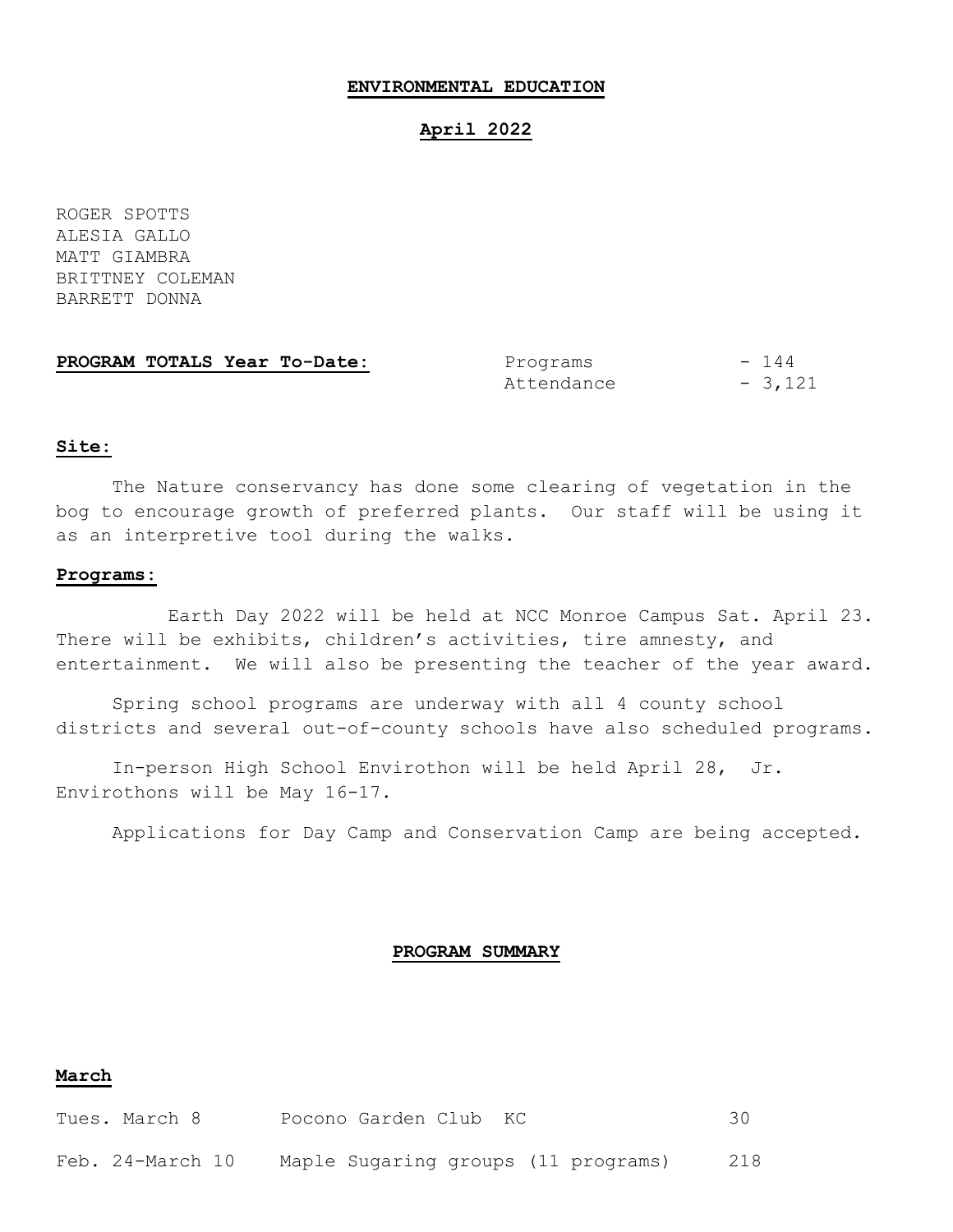| Mon. March 14   | Chipperfield 1 <sup>st</sup> Classroom (2 prog.)       | 41  |
|-----------------|--------------------------------------------------------|-----|
| Tues. March 15  | Chipperfield $1st$ classroom (2 progs.)                | 29  |
| Wed. March 16   | Chipperfield $1^{st}$ classroom (2 progs.)             | 35  |
| Wed. March 16   | Monroe Garden Club KC                                  | 30  |
| Thurs. March 17 | Chipperfield 1 <sup>st</sup> classroom                 | 20  |
| Sat. March 19   | Fly Fishing TU Public                                  | 17  |
| Sat. March 19   | Public Maple sugaring                                  | 109 |
| Thurs. March 24 | PV 2 <sup>nd</sup> classroom                           | 21  |
| Fri. March 25   | PV $2^{nd}$ classroom (3 progs.)                       | 57  |
| Mon. March 28   | PV $2nd$ Classroom (2 progs.)                          | 38  |
| Mon. March 28   | Chipperfield $3^{rd}$ classroom (2 progs.)             | 42  |
| Tues. March 29  | Chipperfield 3 <sup>rd</sup> Classroom (2 progs.)      | 45  |
| Tues. March 29  | PV $2^{nd}$ Classroom (2 progs.)                       | 40  |
| Tues. March 29  | PM 4 <sup>th</sup> classroom (3 progs.)                | 67  |
| Wed. March 30   | PV 2 <sup>nd</sup> Classroom                           | 18  |
| Wed. March 30   | PM 4 <sup>th</sup> Classroom (3 progs.)                | 68  |
| Wed. March 30   | Chipperfield 3 <sup>rd</sup> Classroom (2 progs.)      | 36  |
| Wed. March 30   | BWA Woodcock watch Public                              | 14  |
| Thurs. March 31 | Chipperfield 3 <sup>rd</sup> Classroom                 | 21  |
| Thurs. March 31 | PM 4 <sup>th</sup> Classroom (3 progs.)                | 56  |
|                 | Thurs. March 31 PV 2 <sup>nd</sup> Classroom (2 prog.) | 41  |
| April:          |                                                        |     |
| Fri. April 1    | Public "Mystery Bus Trip"                              | 10  |
| Fri. April 1    | PM 4 <sup>th</sup> Classroom (3 progs.)                | 72  |
| Fri. April 1    | PV $2nd$ Classroom (3 progs.)                          | 51  |
| Sat. April 2    | Art Opening                                            | 12  |